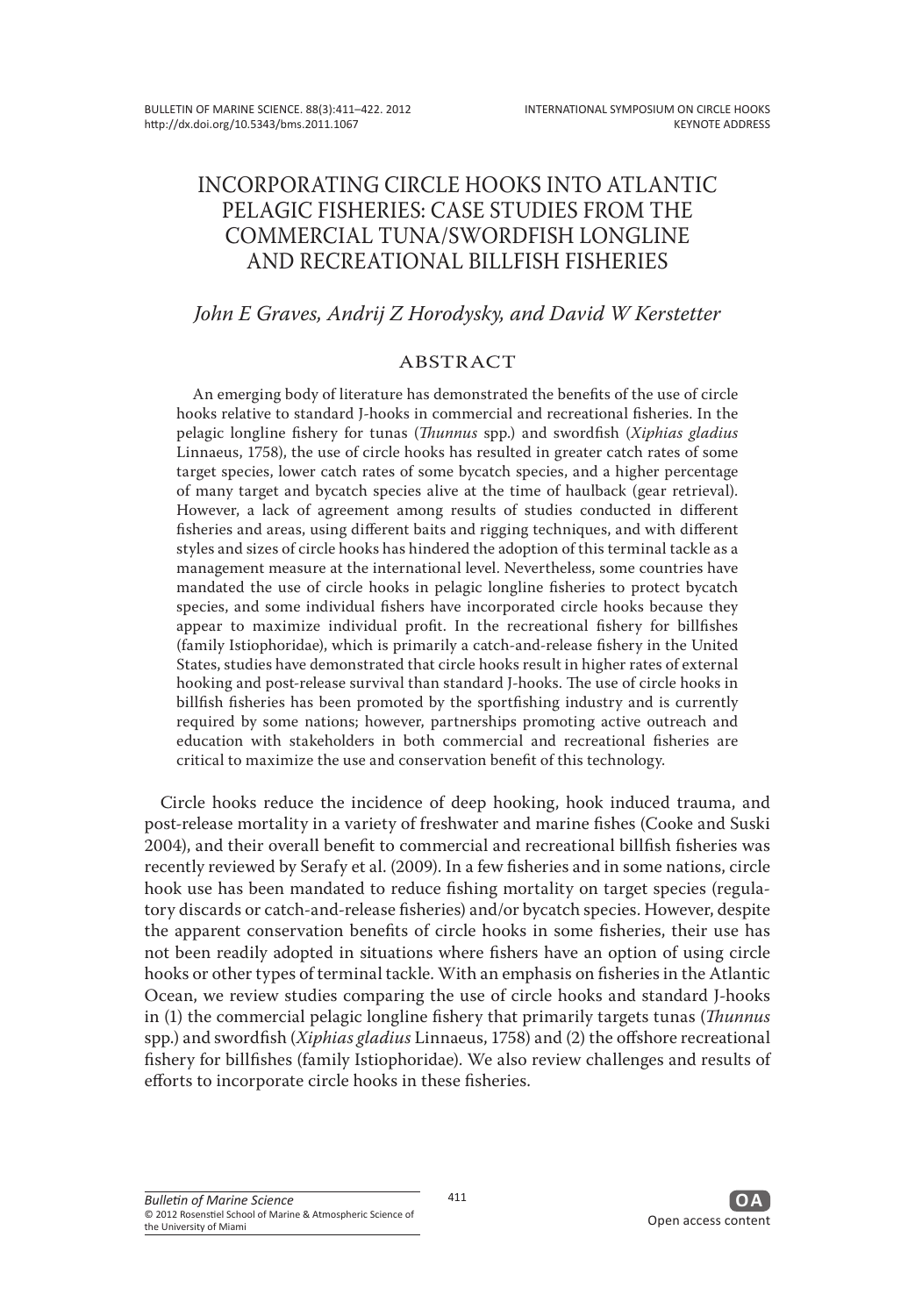### Circle Hooks in the Pelagic Longline Fishery

The pelagic longline fishery for tunas and swordfish occurs throughout the world's subtropical and tropical waters. Within the Atlantic Ocean, the primary target species of the pelagic longline fishery are yellowfin tuna, *Thunnus albacares* (Bonnaterre, 1788), bigeye tuna, *Thunnus obesus* (Lowe, 1839), and swordfish. The most recent assessments by the Standing Committee for Research and Statistics (SCRS) of the International Commission for the Conservation of Atlantic Tunas (ICCAT) indicate that current biomass levels of bigeye tuna, yellowfin tuna, and northern and southern stocks of swordfish are at or above levels needed to support maximum sustainable yield (ICCAT 2011). However, stock levels of many non-target species that interact with pelagic longline gear are severely depleted, including sea turtles, some species of pelagic sharks, and istiophorid billfishes. Concerns about the interaction of these bycatch species with pelagic longline gear, most particularly endangered sea turtles, has had a large impact on US domestic fisheries management.

Due to interactions of threatened and endangered loggerhead, *Caretta caretta*  (Linnaeus, 1758), and leatherback, *Dermochelys coriacea* (Vandelli, 1761), sea turtle populations with pelagic longline gear, the United States closed the Atlantic Northeast Distant (NED) pelagic statistical area, an area of 8.9 million km², to the US pelagic longline fishery from 2001 to 2003. An even larger area (all waters north of the equator) was closed to the Hawaii-based US shallow-set swordfish pelagic longline fishery in the central North Pacific from 2002 to 2004 for similar reasons. Both closed areas included international waters, but because the closures were a US management measure, they did not apply to foreign vessels fishing in those areas, nor were there import restrictions on products from these foreign fleets. During the Atlantic closure, Watson et al. (2005) conducted an investigation within the US Atlantic NED pelagic statistical area to determine if there were combinations of hook style/size and bait that would significantly reduce bycatch of sea turtles. They reported that large (size 18/0) circle hooks in combination with Atlantic mackerel (*Scomber scombrus* Linnaeus, 1758) bait significantly reduced interactions with both loggerhead and leatherback sea turtles, with limited impact on target species catch rates. Based on these results, the United States reopened the NED closed area to US Atlantic pelagic longline fishers but currently requires the use of selected bait and hook configurations, specifically whole squid (*Illex* spp.) or Atlantic mackerel with size 18/0 or larger circle hooks with offsets not to exceed 10°. In areas of the Atlantic outside of the NED, US pelagic longline fishers are now required to use circle hooks size 16/0 or greater. Similarly, current regulations for the US Pacific shallow-set swordfish pelagic longline fishery require the use of size 18/0 circle hooks with "mackerel type" bait. There is no mandated hook type in effect at this time for the US Pacific deep-set pelagic longline fishery for tunas; however, this fishery primarily uses size 3.4–3.8 sun tuna and size 11/0–18/0 (mainly 16/0) circle hooks, (D Curran, NOAA Pacific Islands Fishery Science Center, pers comm).

The use of circle hooks can affect catch rates and condition of target species as well as bycatch species. Falterman and Graves (2002) conducted a preliminary study in which 16/0 circle hooks were alternated with similarly-sized 7/0 J-hooks in the Venezuelan live-bait pelagic longline fishery that targets yellowfin tuna. Over six sets, which included 2105 observed hooks, significantly higher catch rates were observed on circle hooks for both the target species and for all species combined. The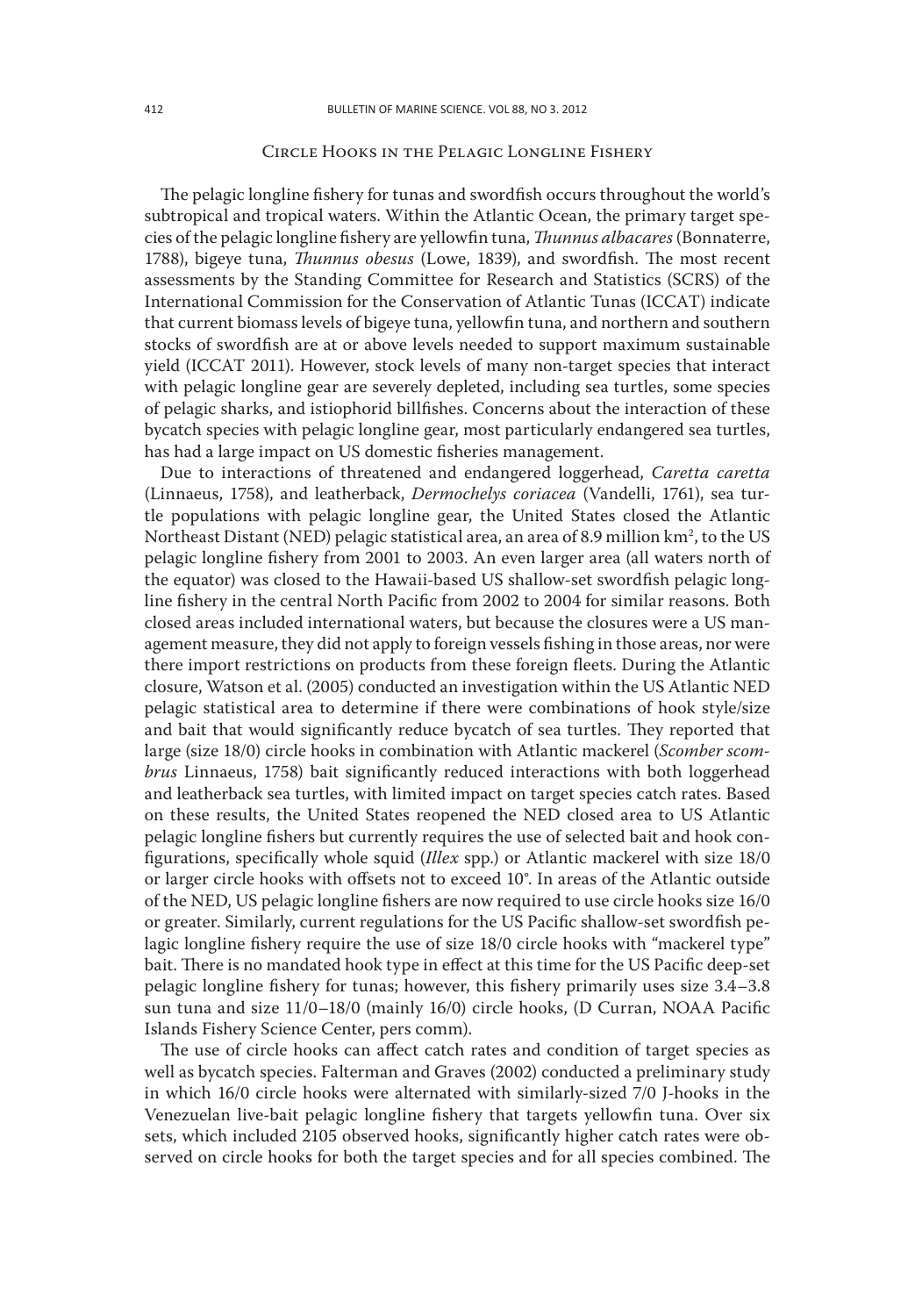use of circle hooks also resulted in greater survival at the time of haulback (gear retrieval) for yellowfin tuna and for all species combined, and fish caught on circle hooks had a higher rate of external hooking locations than those caught on J-hooks. The results from this controlled study conducted from one vessel over a short time frame were nonetheless consistent with those of Hoey (1996) who analyzed fishery observer data from 75 J-hook and 122 circle hook sets in the live-bait pelagic longline fishery in the Gulf of Mexico (the use of live bait in the US domestic Gulf of Mexico pelagic longline fishery was prohibited in 2000). Relative to J-hook sets, Hoey (1996) found that circle hook sets had higher catch rates and increased survival at haulback over all species.

Other comparative studies of circle hooks and J-hooks on pelagic longline gear deployed in the western Atlantic have also noted differences in the performance of circle hooks and J-hooks relative to catch rates, survival, and looking location. Kerstetter and Graves (2006) alternated 16/0 non-offset circle hooks and 9/0 10° offset J-hooks on each of 85 sets (30,600 observed hooks) in the US coastal pelagic longline fishery that targets tunas and swordfish. They reported an increase in tuna catch rates with circle hooks in the fall (tuna directed) fishery and a decrease in swordfish catch rates in the spring (swordfish directed) fishery, though differences were not statistically significant. The percentage of swordfish alive at haulback was similar between circle hooks and J-hooks, while a greater fraction of tuna caught on circle hooks were alive at haulback, but the difference was not significant. However, there was a significant increase in the frequency of external hooking locations with circle hooks for all species combined.

Similar trends were recently reported by Pacheco et al. (2011) who alternated 18/0 non-offset circle hooks and 9/0 10° offset J-hooks on 81 sets (50,170 hooks) in the pelagic longline fishery for tuna and swordfish in equatorial waters off Brazil. The use of circle hooks resulted in higher catch rates of tunas (significant for bigeye) and comparable catch rates for swordfish, while no major differences in catch rates were noted for bycatch species with the exception of pelagic rays, which had significantly reduced catch rates with circle hooks. Mortality at haulback was significantly reduced for bigeye tuna, yellowfin tuna, and billfish caught on circle hooks, and the use of circle hooks resulted in higher frequencies of external hooking for almost all target and bycatch species. These results were consistent with those of Diaz (2008) who analyzed fishery observer data from 437 circle hook (mainly sizes 15/0 and 16/0) and 630 J-hook (sizes 7/0–9/0) pelagic longline sets targeting yellowfin tuna in the Gulf of Mexico. No difference was seen between hook types in the catch rate of the target species, and although circle hooks resulted in a lower catch rate for blue marlin, *Makaira nigricans* Lacépède, 1802, and white marlin, *Kajikia albida* (Poey, 1860), the differences were not significant. However, significantly higher survival at haulback was noted for blue marlin and white marlin caught on circle hooks.

The results of studies comparing circle hooks and J-hooks in Atlantic pelagic longline fisheries are not completely consistent (see summary Table 1A,B). Significant differences observed in one study might be noted as a non-significant difference in another investigation, and possibly not detected at all in others. Still, over all of these studies, certain trends are apparent. In several of the studies, the use of circle hooks resulted in higher catch rates of tunas, with little impact on swordfish catch rates. In most studies, circle hooks did not result in lower catch rates of bycatch species,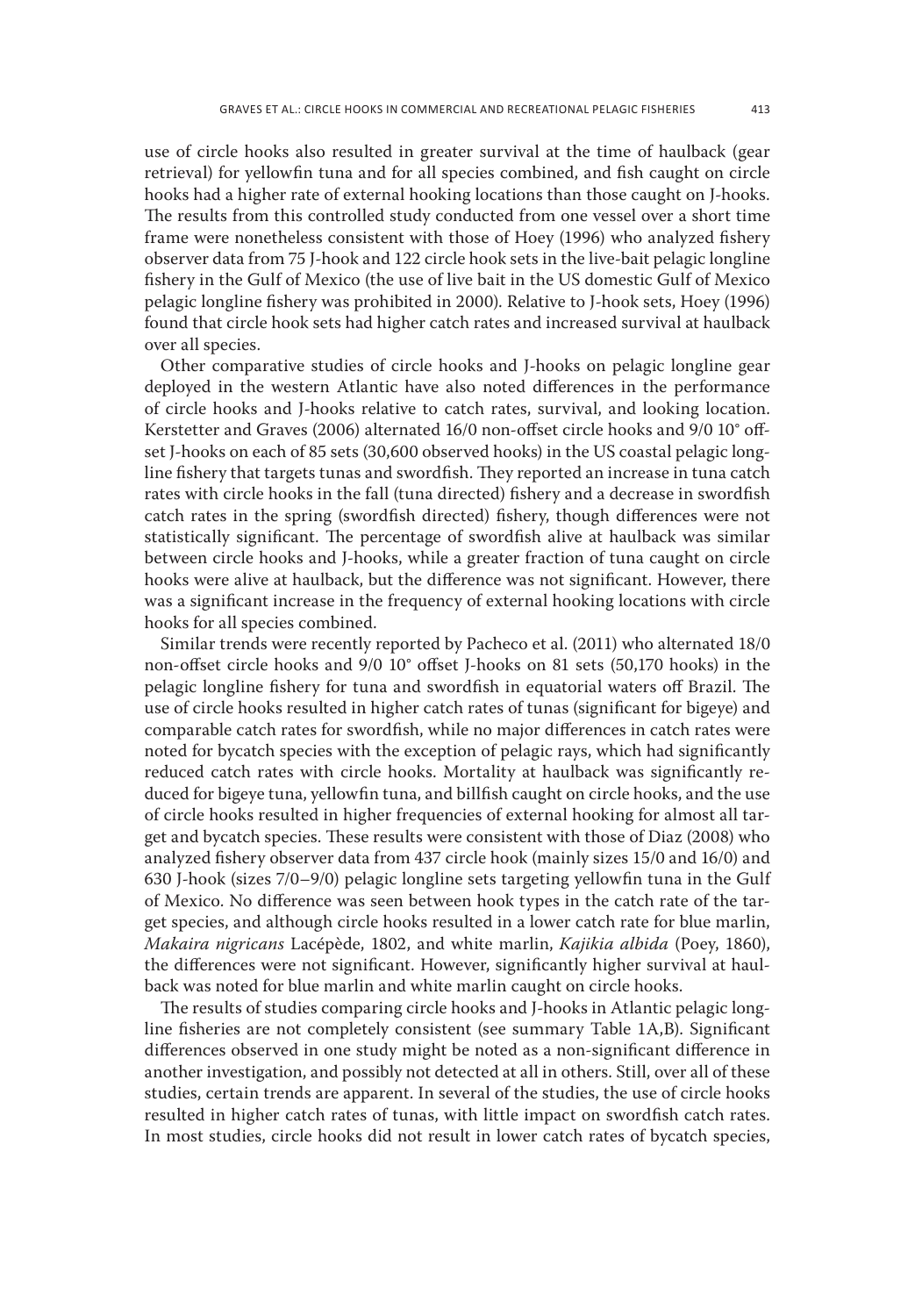| i<br>š<br>į<br>ţ<br>ĺ<br>ł<br>İ<br>i<br>l                          |                                                                                                                                                                                                                 |
|--------------------------------------------------------------------|-----------------------------------------------------------------------------------------------------------------------------------------------------------------------------------------------------------------|
| haman<br>$-20$ and $-20$<br><b>THE PART</b><br>i<br>j              | $\frac{1}{2}$                                                                                                                                                                                                   |
| $\frac{1}{2}$<br>¢<br>i<br>t<br>S<br>j<br>i                        | <b>11</b><br>Ī<br>l<br>$  -$<br>֧֧֧֧֧֧֧ׅׅ֧֧֧֦֧֧֧֚֚֚֚֚֚֚֚֚֚֚֚֚֚֚֚֚֚֚֚֚֚֚֚֚֚֚֚֚֚֚֚֚֚֝֝֝֓֝֓֓֡֓֡֓֡֓֞֡֓֡֡֬֡֓֝֬֞֝֬֞֝֬<br>$\frac{1}{2}$<br>Ì<br>$\frac{1}{2}$<br>l<br>i<br>$\frac{4}{\sqrt{2}}$<br>$\overline{1}$<br>l |
| ļ<br>ê<br>þ<br>ţ<br>j<br>ł<br>I<br>i<br>١<br>ı<br>ł<br>j<br>j<br>ı | Š<br>insel<br>non-off<br>ÌI<br>ŕ<br>$\overline{\mathbf{C}}$<br>١<br>֚֚֬<br>ac.<br>ׇ֬֘֡<br>I<br>j<br>j<br>í<br>ţ<br>ļ<br>$\overline{a}$<br>i<br>Ξ<br>ţ<br>.<br>.<br>.<br>.<br>ļ                                  |

| $\#$ sets / $\#$ hooks deployed]<br>Study                                                                                         | Study location                  |                                              | Main target species Hook types compared        | Main findings                                                                                                                                                                                                                                                                                                                    |
|-----------------------------------------------------------------------------------------------------------------------------------|---------------------------------|----------------------------------------------|------------------------------------------------|----------------------------------------------------------------------------------------------------------------------------------------------------------------------------------------------------------------------------------------------------------------------------------------------------------------------------------|
| Falterman and Graves (2002)<br>[6 sets $/$ 2,105 hooks]                                                                           | Southern Caribbean              | Yellowfin tuna                               | 7/0 J OSnr, 16/0 circle OS                     | Significantly higher CPUE for target species and "all fishes" group on<br>circle hooks; no significant differences in survival at haulback for any<br>species                                                                                                                                                                    |
| Watson et al. (2005)<br>[489 sets / 427,382 hooks]                                                                                | Northwest Atlantic              | Swordfish, bigeye<br>tuna                    | 9/0 J OS, 18/0 circle OS,<br>18/0 circle NOS   | and OS and NOS circle hooks; for both baits, lower swordfish catches<br>especially with squid bait; billfish catches insufficient for comparison.<br>Tested comparisons of squid and mackerel bait with J-hook model<br>on circle hooks; for bigeye tuna, catches higher on circle hooks.                                        |
| Kerstetter and Graves (2006)<br>39 sets / 14,040 hooks                                                                            | Western Atlantic                | Yellowfin tuna,<br>bigeye tuna               | 9/0 J OS, 16/0 circle NOS                      | Significantly higher CPUE for yellowfin tuna; no significant CPUE<br>differences in survival at haulback for any target species or billfish.<br>difference for other target species or billfishes; no significant                                                                                                                |
| [46 sets $/$ 16,560 hooks]                                                                                                        | US Gulf of Mexico/<br>Caribbean | Swordfish                                    | 9/0 J OS, 16/0 circle NOS                      | significant differences in survival at haulback for any target species or<br>No significant CPUE differences for swordfish or any billfish; no<br>billfish.                                                                                                                                                                      |
| [81 sets / 50,170 hooks]<br>Pacheco et al. (2011)                                                                                 | Western Equatorial<br>Atlantic  | Yellowfin tuna,<br>bigeye tuna,<br>swordfish | 9/0 J OS, 18/0 circle NOS                      | billfish catch rates, except for higher catch rate of sailfish on J-hook;<br>No significant difference in target catch rate, except for higher catch<br>significantly higher mortality at haulback on J-hooks for "all tunas"<br>rate of bigeye tuna on circle hook; no significant differences in<br>and "all billfish" groups. |
| [211 sets / hooks not reported]<br>Curran and Bigelow (2011)                                                                      | Central Pacific                 | yellowfin tuna<br>Bigeye tuna,               | 9/0 J OSnr, 18/0 circle OS<br>and NOS combined | No significant difference in target catch rate; significantly higher catch<br>rate for blue marlin and shortbill spearfish; no significant survival<br>differences at haulback for target species or billfishes, other than<br>significantly lower survival for striped marlin on circle hook                                    |
|                                                                                                                                   |                                 |                                              |                                                |                                                                                                                                                                                                                                                                                                                                  |
| Study                                                                                                                             | Study location                  |                                              | Main target species Hook types compared        | Main findings                                                                                                                                                                                                                                                                                                                    |
| [197 sets / hooks not reported]<br>$\begin{array}{l} [\text{\# sets}/\text{\# hooks included}] \\ \text{Hoey (1996)} \end{array}$ | US Gulf of Mexico               | Yellowfin tuna                               | Not reported                                   | Circle hook sets had higher catch rates and increased survival at<br>haulback over all species.                                                                                                                                                                                                                                  |
| [1,067 sets / hooks not reported]<br>Diaz (2008)                                                                                  | US Gulf of Mexico               | Yellowfin tuna                               | 13/0-16/0 circle OSnr<br>7/0-9/0 J OSnr,       | No significant CPUE differences for yellowfin tuna; non-significant<br>lower catch rate for billfish on circle hooks; significantly higher<br>survival at haulback for blue and white marlin.                                                                                                                                    |
|                                                                                                                                   |                                 |                                              |                                                |                                                                                                                                                                                                                                                                                                                                  |

 $\overline{\phantom{a}}$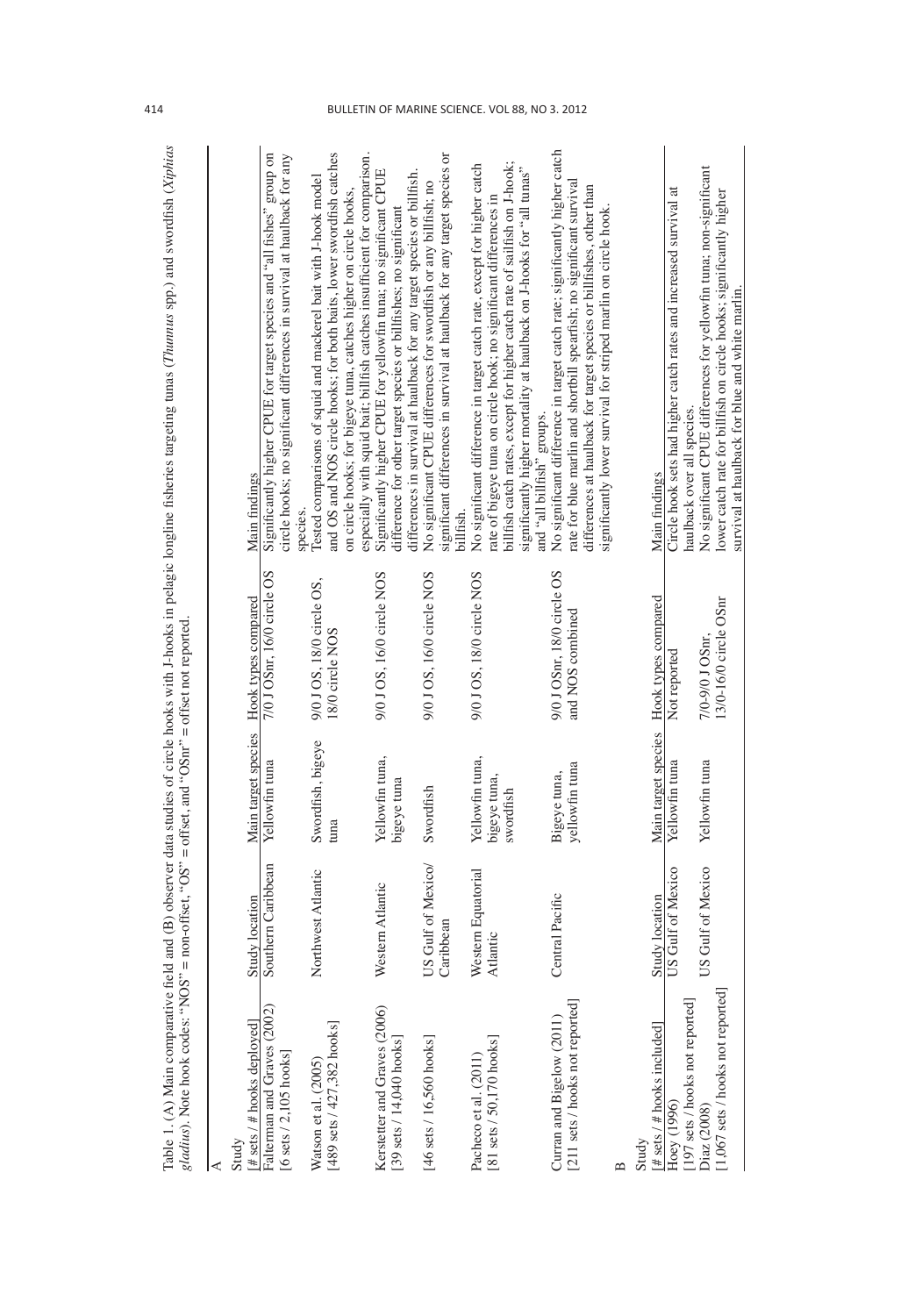although the hook type did result in a higher frequency of external hooking locations, and increased survival of tuna and bycatch species.

There have been a number of hook comparison studies in pelagic longline fisheries in the Pacific and Indian oceans. Because many pelagic longline vessels in the Pacific and Indian oceans use so-called tuna hooks, which are intermediate in shape in several regards to J-hooks and circle hooks, most of the studies undertaken in these oceans have compared J-hook and tuna hook performance (e.g., Ward et al. 2009, Curran and Bigelow 2011). For those studies that have compared circle hooks and J-hooks in the Pacific and Indian oceans, the results have not been completely consistent with those noted in the Atlantic. Curran and Bigelow (2011) analyzed 211 sets (approximately 420,000 hooks) in which 18/0 circle hooks were alternated with 9/0 J-hooks in the deep-set Hawaiian pelagic longline fishery that targets tunas. They observed an increase in the catch rate of bigeye tuna with circle hooks, although the difference was not significant. Catch rates of blue marlin and shortbill spearfish, *Tetrapturus angustirostris* Tanaka, 1915, were significantly lower on circle hooks, while there was no significant difference for striped marlin, *Kajikia audax* (Philippi, 1887). In contrast to studies in the Atlantic, circle hooks did not result in significantly higher rates of survival of many target and bycatch species. In fact, two istiophorid billfishes, striped marlin and shortbill spearfish, demonstrated significantly higher survival on J-hooks than on circle hooks.

There are likely a host of factors contributing to the disparate results among studies comparing the performance of circle hooks and J-hooks in the pelagic longline fishery. Among these, sample size may be important. Closely controlled studies in which the same vessel fishes circle and J-hooks in a similar manner in a limited geographical area may reveal differences in hook performance, but will also have relatively small numbers of caught animals, thereby limiting the power of the analyses. Such power is especially limited for rare-event bycatch species, such as istiophorid billfishes and sea turtles. The limitation of small sample sizes of these bycatch species can be overcome with larger scale studies that incorporate more vessels, observed sets, and hooks. However, this trade-off also results in an increase in variance due to a greater number of fishing styles, even if the gear configurations are kept consistent. This variance also will increase if the fishing activities occur over a broader geographic area and over multiple seasons. Simply increasing the number of observed hooks without accounting for these sources of variance may obscure subtle signals in hook performance for target and bycatch species.

Differences in hooks, including such factors as size, shape, and degree of offset, may contribute to a lack of agreement among circle and J-hook studies. There is currently no standardization of hook sizes among manufacturers, so the physical dimensions of a size "18/0" circle hook used in one study may be different than those used in another, including the wire diameter. Similarly, there is a great deal of variation in shapes among different models of circle hooks, and these could influence results between studies; the description of "hook with the point turned perpendicular to the shank" from Cooke and Suski (2004) may no longer be sufficient to describe the shapes. The degree of offset of circle hooks and J-hooks also often varies among, and sometimes within, studies. Other factors contributing to contrasting results among studies may include the types and physical sizes of the bait, the manner in which baits are rigged on hooks, the depth of deployment, oceanographic conditions, and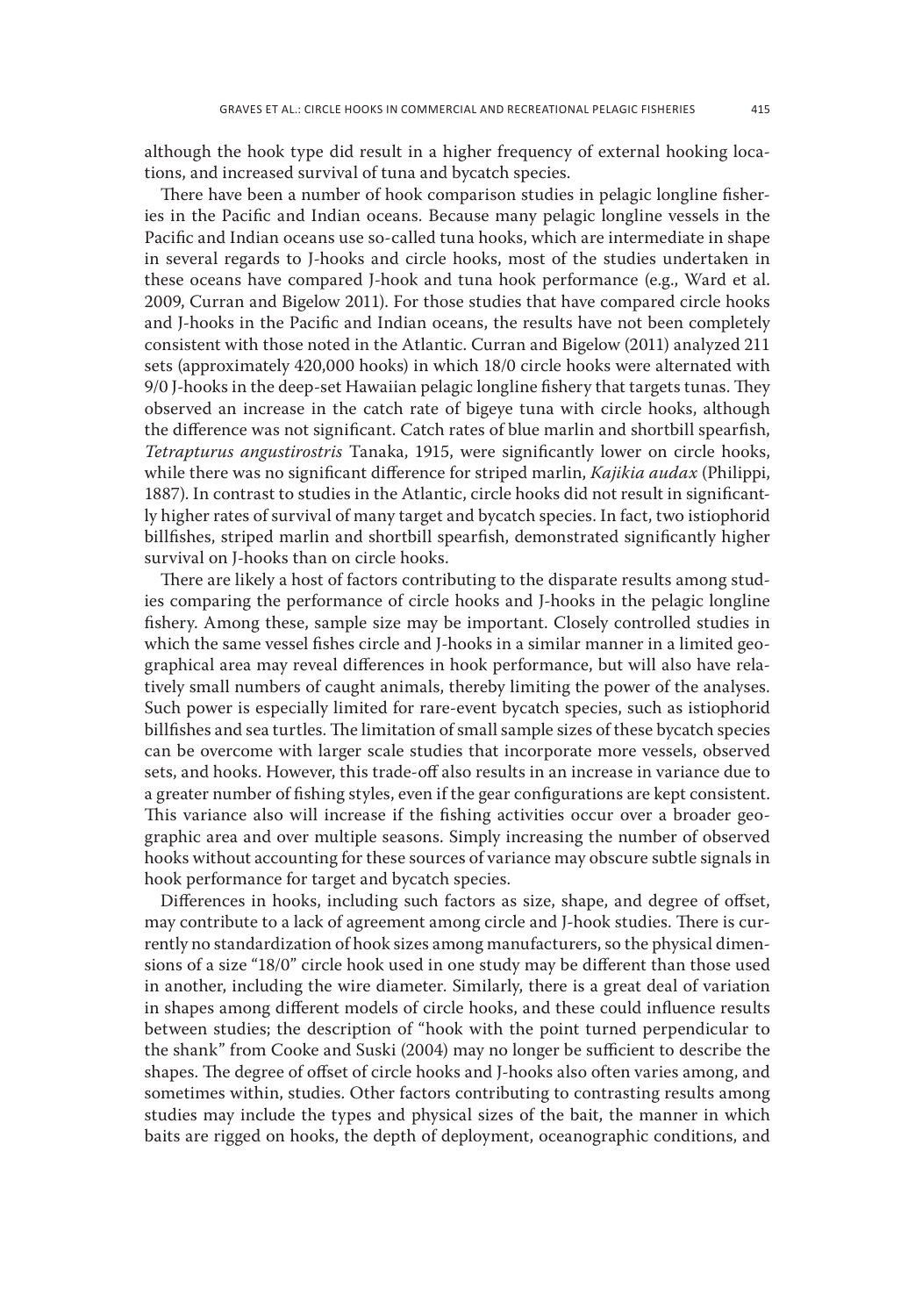|                                               | Within   | Between  |                                                                                                                                                                                           |
|-----------------------------------------------|----------|----------|-------------------------------------------------------------------------------------------------------------------------------------------------------------------------------------------|
| Problem                                       | study    | studies  | Suggested solution                                                                                                                                                                        |
| Unequal hook sizes                            | $\times$ |          | Select experimental hooks of similar physical<br>dimensions as the control hooks; report<br>physical dimensions of hooks and include<br>photographs.                                      |
|                                               |          | $\times$ | Select both control and experimental hooks<br>of similar physical dimensions to hooks<br>currently used within fisheries; report physical<br>dimensions of hooks and include photographs. |
| Unequal hook offsets                          | $\times$ | $\times$ | Use same degree of offset for experimental<br>and control hooks; report method for offset<br>measurement.                                                                                 |
| Variation in baits                            | $\times$ | $\times$ | Use same bait type, size, and rigging protocol<br>for both experimental and control hooks;<br>report bait species, size range, and method of<br>rigging.                                  |
| Variation in leaders                          | $\times$ | $\times$ | Standardize and report leader length, material,<br>and diameter.                                                                                                                          |
| Seasonal effects                              | $\times$ | $\times$ | When appropriate, conduct experiments across<br>multiple seasons.                                                                                                                         |
| Inconsistent hooking<br>location descriptions |          | $\times$ | Use standard descriptions (e.g., Prince et al.<br>2002, Cooke and Suski 2004, Kerstetter and<br>Graves 2006, Pacheco et al. 2011) for hooking<br>locations.                               |

Table 2. Problems facing studies comparing the performance of circle hooks and J-hooks in pelagic longline and recreational billfish fisheries, with recommended solutions to facilitate standardization.

season. We identify some of these issues and propose solutions to facilitate comparisons among studies (Table 2).

While there are many factors that may contribute to differences in results among studies comparing the performance of circle hooks and J-hooks in the pelagic longline fishery, the lack of consistent results across studies has not provided scientific advisory committees of the tuna regional fishery management organizations (RFMOs) strong evidence to recommend incorporation of circle hook technology as a management measure for target or bycatch species. Further confounding this issue is the reality that species (e.g., istiophorid billfish) targeted by one nation may be considered bycatch by another nation. In addition, longer term ecosystem simulations of Pacific longline fisheries demonstrate the importance of understanding the effects of circle hooks and J-hooks on both catch rates and survival rates of target and bycatch species, as subtle differences can lead to profound changes in the populations of tunas, billfishes, sharks, and their prey (Kaplan et al. 2007).

 The ambivalence to enact management measures incorporating circle hooks at the international level stands in stark contrast to measures implemented at the domestic level; however, the adoption of circle hooks by a commercial fishery does not always require a management measure, nor even a government agency to promote the use of circle hooks. Based on scientific evidence from their fisheries, the United States and Canada implemented management measures requiring pelagic longline fishermen to use large circle hooks with fish baits to reduce interactions with sea turtles. But fishers are keen observers, and a strong profit motive provides an incentive beyond regulation to incorporate technologies that increase overall efficiency. For example, circle hooks were rapidly adopted in the Pacific halibut bottom longline fishery when it was demonstrated that they had much greater catch rates than J-hooks (Trumble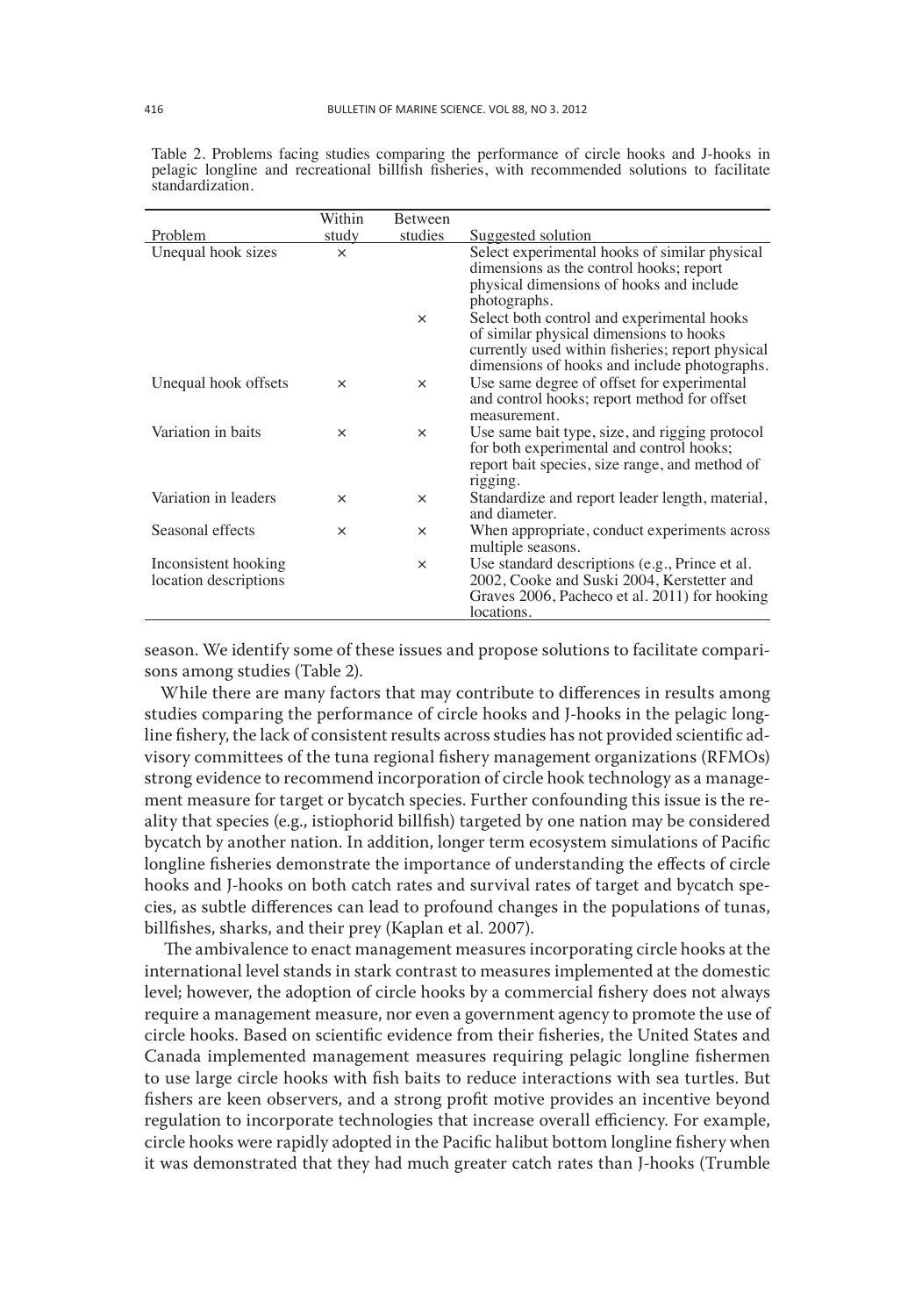et al. 2002). When alternating circle and J-hooks in the Venezuelan live bait pelagic longline fishery, Falterman and Graves (2002) demonstrated a much higher catch rate and survival of yellowfin tuna on circle hooks, thus increasing the number and quality of the target species. Based solely on the first sets of that research, word of the higher target species catch rate and survival on circle hooks rapidly spread through the fleet, and several vessels immediately reconfigured their terminal gear from J-hooks to circle hooks. A similar experience occurred during study of circle hook and J-hook performance in the pelagic longline fishery operating off northeast Brazil. Results from the early cruises indicated higher catch rates and survival of target species caught on circle hooks, and this information was quickly passed around the fishery. Shortly after, boxes of size 18/0 circle hooks that were stored on shore were "appropriated" by other vessels that switched their terminal gear from J-hooks to circle hooks. While these conversions were motivated by differences in target species catch rates and survival, there were potential benefits for bycatch species as well.

The importance of having the fishers directly observe the advantages of circle hooks in their fishery cannot be overstated, an observation that underscores the value of outreach activities and collaborative gear research. Certain techniques must be modified with the use of any new technology as well, which will often take additional time and experimentation. For example, the use of large circle hooks in the US Atlantic swordfish fishery required the adoption of a slower and more cautious haulback (gear retrieval) technique to avoid ripping the hooks out of the relatively-fragile swordfish mouth structures as the leaders were brought to the surface. Using the old method of hauling the gear quickly, catch rates for swordfish with circle hooks appeared low; with the new technique, catch rates are reportedly similar to those with J-hooks. However, without consistent monitoring of the fishery and notation of such changes, the early conclusion on catch rates could be counter to the actual results. More importantly for management, without agreement among studies of hook performance in pelagic longline fisheries, it is likely that incorporation of circle hook technology into the global pelagic longline fisheries will not come from RFMOs. Rather, it will result from either domestic management measures requiring the use of circle hooks to protect bycatch species or from outreach activities that provide fishermen with an opportunity to observe the benefits and drawbacks of the technology in their particular fisheries.

### Circle Hook Use in the Recreational Billfish Fishery

In addition to their incorporation into some pelagic longline fisheries, circle hooks have also been increasingly used in pelagic recreational fisheries, most notably those for istiophorid billfishes. Billfishes are targeted by recreational anglers throughout the world's tropical and subtropical waters, and while the fishing mortality from the recreational fishery is low relative to that of the pelagic longline and directed artisanal fisheries, it is not inconsequential (Cramer 2004, Kerstetter and Graves 2006). In the Atlantic Ocean, the recreational billfish fishery primarily targets blue marlin, white marlin, and sailfish, *Istiophorus platypterus* (Shaw in Shaw and Nodder, 1792). The Atlantic-wide stocks of blue marlin and white marlin are considered overfished, while sailfish are considered to be overfished in the eastern Atlantic and fully fished, if not overfished, in the western Atlantic (ICCAT 2011). ICCAT has implemented management measures requiring live release of blue marlin and white marlin from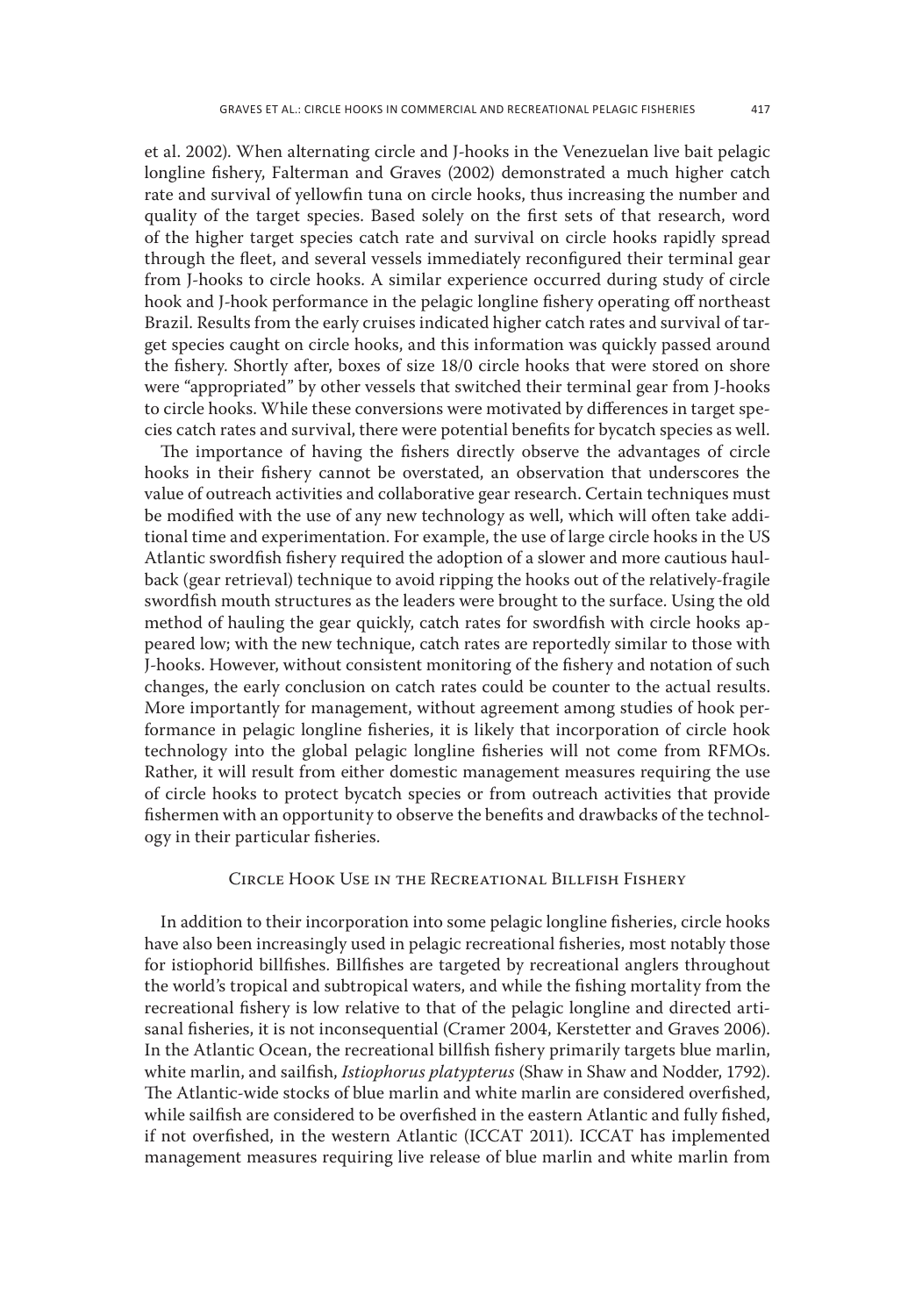pelagic longline gear, and restricted the US recreational fishery to an annual limit of 250 blue marlin and white marlin combined. To maintain landings of blue and white marlin below the ICCAT limit, the US National Marine Fisheries Service has implemented relatively large minimum sizes of 99 in (approximately 2.51 m) lower jaw fork length (LJFL) for blue marlin and 66 in (approximately 1.68 m) LJFL for white marlin. In addition to these management measures, over the past 40 yrs there has been an increasing trend to release billfish after capture in many areas (Graefe and Ditton 1997). This change in angler ethics, in conjunction with the implementation of large minimum sizes, has resulted in a US recreational Atlantic billfish fishery that is primarily catch-and-release.

Several different fishing techniques are used in the recreational fishery to catch istiophorid billfishes, including high speed trolling with artificial lures or artificial lure/natural bait combinations, slower trolling of live or dead natural baits, and pitching of live or dead baits from a stationary vessel (Holland et al. 1990, Graves et al. 2002, Domeier et al. 2003, Horodysky and Graves 2005, Graves and Horodysky 2008). In the high-speed troll fishery, the billfish usually hooks itself as it attacks a lure or bait/lure combination (Graves et al. 2002). However, in the slow troll and pitch fisheries, the angler removes tension from the line for 5–10 s as the billfish attacks the bait, then applies tension to the line to set the hook (Mather et al. 1975). This procedure, known as a dropback, allows the billfish to engulf the static bait before feeling tension on the line, increasing the probability that the bait will be well into the mouth before the hook is set. Dropbacks thus increase the chance that the fish will be hooked deeply (Prince et al. 2002, 2007). A general lack of standardization in fishing techniques (i.e., presence or absence and duration of dropbacks, trolling speed, etc.), hook types and sizes, and baits (or lures) and their rigging complicate meta-analyses of studies comparing hook performance and post-release survival in recreational billfish fisheries (Table 2).

As previously noted, circle hooks reduce the incidence of deep hooking in several recreational fisheries (Cooke and Suski 2004), and efforts were made during the 1990s to develop techniques to use circle hooks in recreational billfish fisheries, particularly the sailfish fishery along the Pacific coast of Central America. Prince et al. (2002) analyzed the performance of circle hooks and J-hooks in that fishery and clearly demonstrated that circle hooks resulted in lower rates of deep (internal) hooking and bleeding, differences that were expected to result in lower rates of postrelease mortality (Prince et al. 2002).

The development of pop-up satellite archival tag (PSAT) technology in the late 1990s provided an improved means to assess billfish post-release survival (Graves et al. 2002). Domeier et al. (2003) deployed 61 PSATs to evaluate post-release survival of striped marlin caught on pitched live baits rigged with circle hooks and J-hooks. While the J-hooks had significantly higher probabilities of internal hooking locations and causing bleeding from the gill cavity, the level of post-release survival between fish caught on the two hook types was not significantly different. In contrast, Horodysky and Graves (2005) used PSATs to estimate post-release mortality of 40 white marlin caught on trolled natural baits rigged with circle hooks or J-hooks and found highly significant differences in post-release mortality between fish caught on the two hook types. Relative to circle hooks, J-hooks resulted in significantly higher rates of internal hooking locations and bleeding. Furthermore, analysis of the PSAT data indicated that seven of 20 (35%) white marlin caught on J-hooks died within 10 d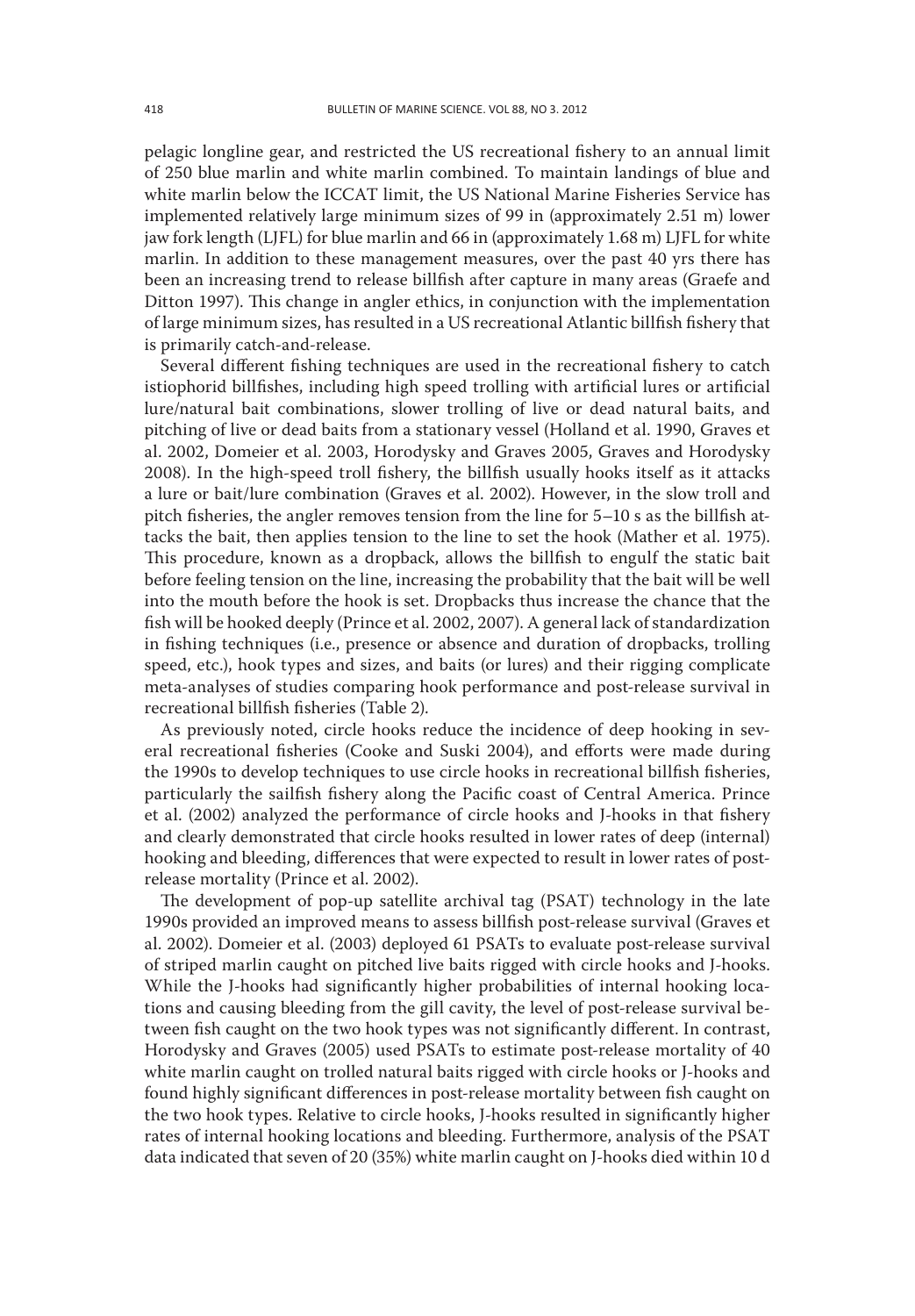of release, while no mortalities were inferred for white marlin caught on circle hooks. Further analyses of three different models of circle hooks commonly used in the white marlin fishery that vary in overall shape and offset (no offset or minor offset) revealed no major differences in hooking location, bleeding, or post-release mortality among fish caught on the different circle hook models. On the basis of 59 PSATs, the overall post-release mortality of white marlin caught on natural baits rigged with circle hooks was estimated to be 1.7% (Graves and Horodysky 2008).

In a study of circle hook and J-hook hooking locations in Atlantic istiophorid billfishes, Graves and Horodysky (2010) noted significant decreases in the frequency of internal hooking locations for white marlin, sailfish, and blue marlin caught on trolled natural baits rigged with circle hooks. However, the magnitude of the difference in internal hooking locations between fish caught on circle hooks and J-hooks was much greater for white marlin and sailfish than it was for blue marlin. This difference was also reflected in an analysis of post-release survival using PSATs. Post-release mortality of 30 blue marlin caught on trolled artificial lure/natural bait combinations rigged with J-hooks was 6.7%, while no mortalities were noted for 29 blue marlin caught on natural baits rigged with circle hooks.

These studies demonstrate that relative to J-hooks, circle hooks result in lower frequencies of internal hooking, trauma, and post-release mortality of billfish caught on trolled or pitched natural baits in the recreational fishery. These results have led to the promotion of circle hooks in the recreational fishing industry, and have influenced domestic legislation. Several catch-and-release billfish tournaments began promoting circle hooks a decade ago, many offering workshops on how to rig natural baits with circle hooks. Shortly thereafter, many of these tournaments required the use of circle hooks. In 2008, the US National Marine Fisheries Service implemented a management measure requiring the use of non-offset circle hooks with natural baits in all Atlantic billfish tournaments. Although billfish tournaments only account for a fraction of recreational billfish fishing effort, it was felt that to prepare for fishing tournaments, billfish anglers would use circle hooks on a regular basis, modifying rigging and fishing styles to maximize their performance in tournaments.

Despite the apparent conservation benefits of the use of circle hooks in the recreational billfish fishery, there has been reluctance by many anglers to adopt the technology. A major concern has been the perception of reduced catch rates on circle hooks. However, in those studies that have attempted to quantify hookup success and/or angling success, the two hook types have performed equally well (Prince et al. 2002, 2007, Domeier et al. 2003, Serafy et al. 2009). Learning to properly rig baits with circle hooks and adopt fishing practices that maximize hookups with this gear type takes time, and during this transition it is likely that angling success may drop. Over the past 10 yrs, we have had the opportunity to fish with many expert anglers, several of whom were strong J-hook advocates and would not consider using circle hooks. However, after exposing these individuals to captains and crews that fish circle hooks regularly, almost all of these J-hook stalwarts have since become strong advocates for circle hooks. In fact, some of the "converted" have written articles in the popular literature extolling the benefits of circle hooks in the recreational billfish fishery.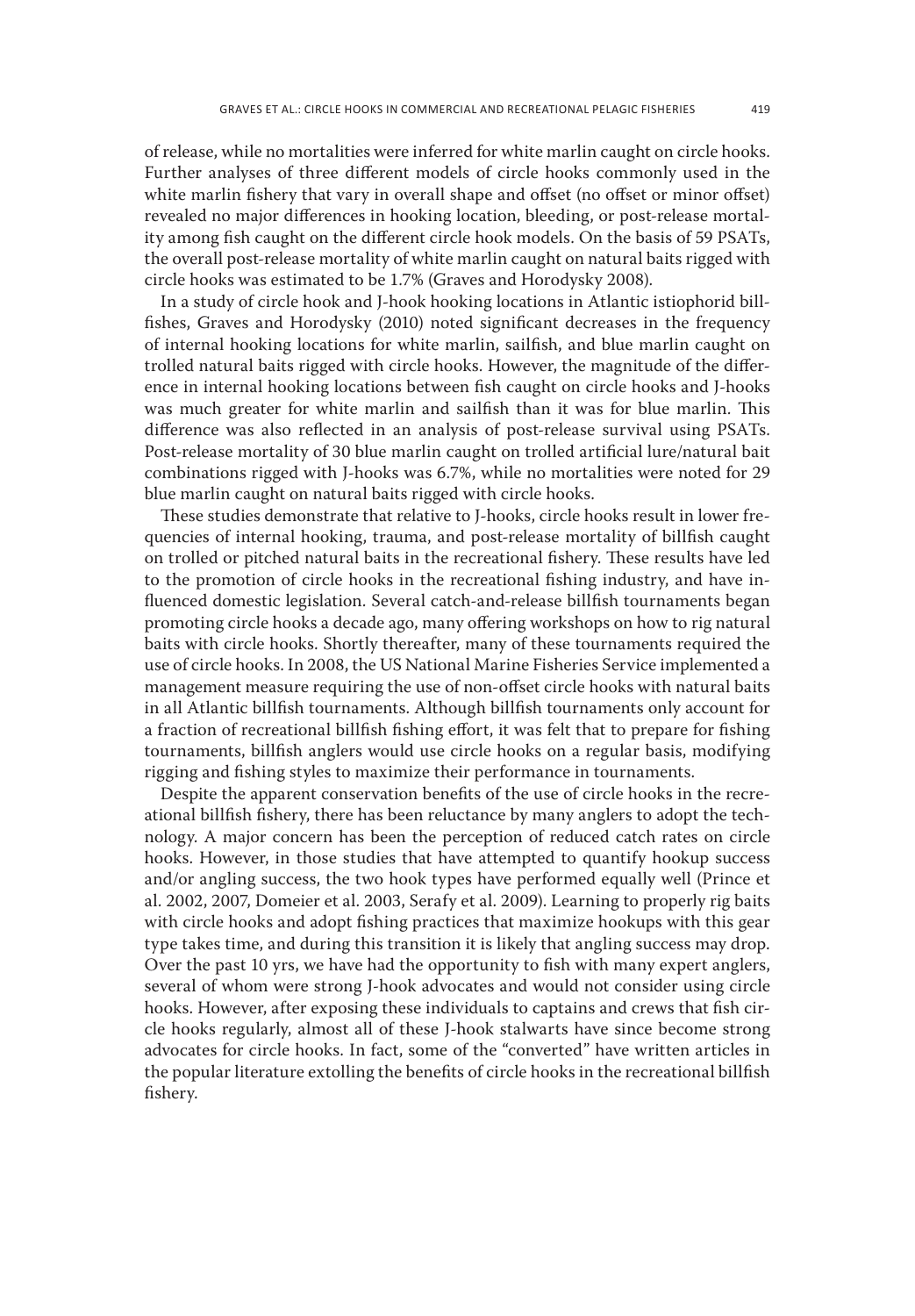#### **CONCLUSIONS**

Several studies have shown circle hooks to have benefits to target and bycatch species in both the commercial pelagic longline fishery and recreational billfish fishery, but voluntary adoption of circle hooks by these fisheries has not been overwhelming. In the pelagic longline fishery, conflicting results among studies conducted under varying locations, seasons, and experimental protocols have hindered the development of regulations requiring the use of circle hooks at the RFMO level. While more evidence supporting the use of circle hooks in these fisheries may emerge, obtaining large sample sizes under controlled conditions to adequately test for subtle differences remains a major challenge. Lacking action at the level of the RFMOs, use of circle hooks in the pelagic longline fishery will either be mandated by countries to protect bycatch species or voluntarily adopted by individual fishermen who see a gain in economic efficiency with the terminal tackle. Within the recreational billfish fishery, the scientific basis for conservation benefits of circle hooks is much clearer, and some countries have mandated complete or partial usage in the fishery (Prince et al. 2002, Cooke and Suski 2004). Nevertheless, regulations requiring circle hooks are rare for recreational fisheries, and anglers have a choice of using circle hooks or J-hooks throughout much of the range of Atlantic istiophorids. In those cases, the decision to use or not use circle hooks involves weighing individual perceptions of angling success, personal experience, and billfish post-release survival.

The support and cooperation of stakeholders is critical to the biological, economic, and social success of fisheries management and regulation (Hilborn 2008, Irwin et al. 2011), and such is the case with the use of circle hooks. Based on our experiences in the pelagic longline and the recreational billfish fisheries, the most effective means of transferring the technology to date has not been through management measures that are difficult to enforce, but through direct outreach to the fishers in their fishing operations. Thus, the expansion of mechanisms to engage recreational and commercial stakeholders in circle hook education, outreach, as well as partnership-based structured decision making processes (Irwin et al. 2011) has great potential to enhance effective and efficient incorporation of the technology. This will also increase compliance with management measures and ultimately increase the conservation benefits of circle hook use in pelagic fisheries.

#### **ACKNOWLEDGMENTS**

The authors wish to thank the International Symposium on Circle Hooks Science Advisory Committee for the opportunity to provide this review and for travel support to the conference for JEG. The NOAA Living Marine Resources Cooperative Science Center provided travel support for AZH. The New England Aquarium Consortium for Wildlife Bycatch Reduction provided travel support for DWK. This is VIMS Contribution No. 3207.

### LITERATURE CITED

Cooke SJ, Suski CD. 2004. Are circle hooks an effective tool for conserving marine and freshwater recreational catch-and-release fisheries? Aquat Conserv Mar Freshwat Ecosyst. 14:299–326[. http://dx.doi.org/10.1002/aqc.614](http://dx.doi.org/10.1002/aqc.614)

Cramer J. 2004. Life after catch and release. Mar Fish Rev. 66:27–30.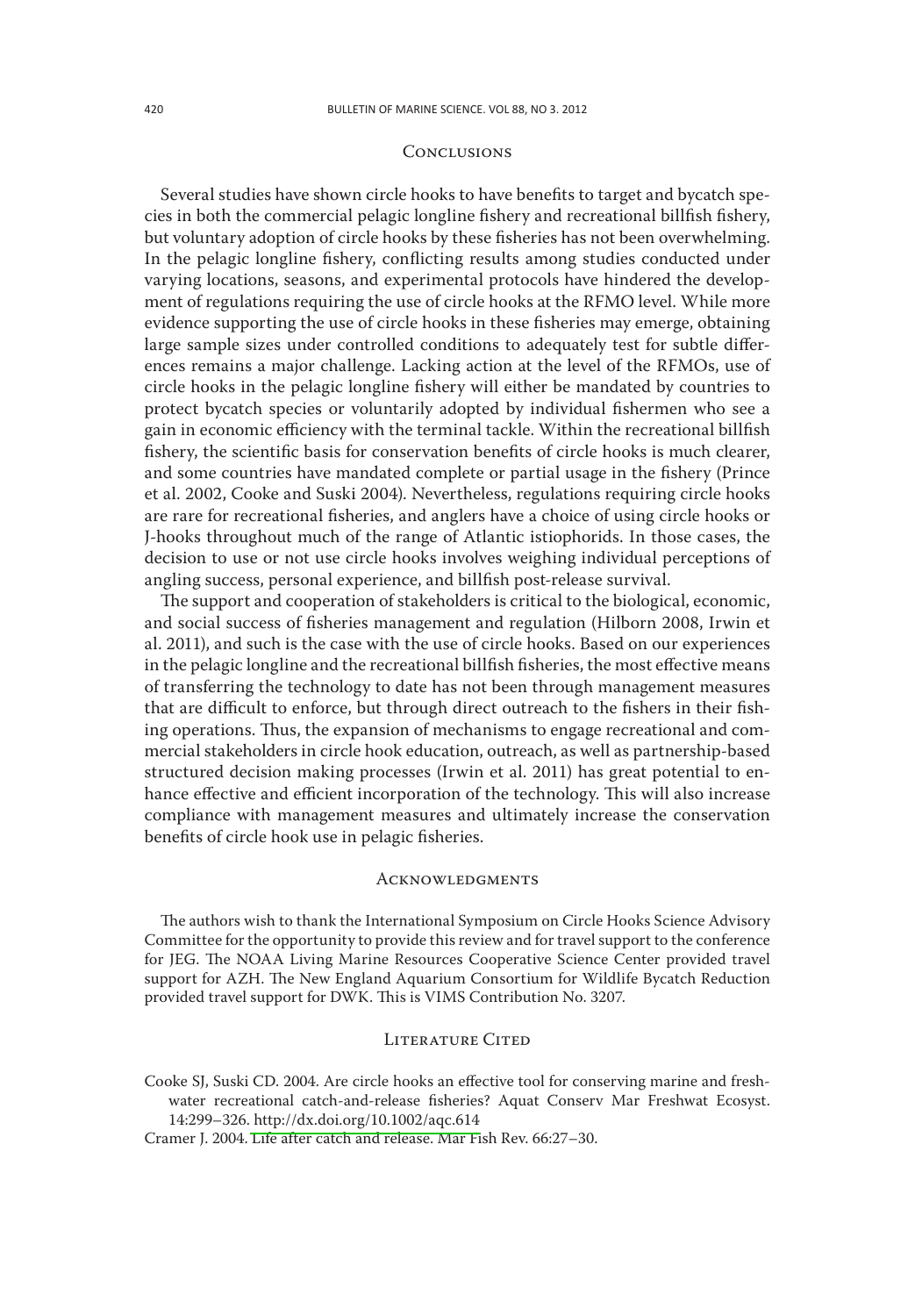- Curran D, Bigelow K. 2011. Effects of circle hooks on pelagic catches in the Hawaii-based tuna longline fishery. Fish Res. 109:265–275[. http://dx.doi.org/10.1016/j.fishres.2011.02.013](http://dx.doi.org/10.1016/j.fishres.2011.02.013)
- Diaz G. 2008. The effect of circle hooks and straight (J) hooks on the catch rates and numbers of white marlin and blue marlin released alive by the US pelagic longline fleet in the Gulf of Mexico. N Am J Fish Manag. 28:500–506[. http://dx.doi.org/10.1577/M07-089.1](http://dx.doi.org/10.1577/M07-089.1)
- Domeier ML, Dewar H, Nasby-Leucas N. 2003. Mortality rate of striped marlin (*Tetrapturus audax*) caught with recreational tackle. Mar Freshwat Res. 54:435–445. [http://dx.doi.](http://dx.doi) org/10.1071/MF01270
- Falterman B, Graves JE. 2002. A preliminary comparison of the relative mortality and hooking efficiency of circle and straight shank ("J") hooks used in the pelagic longline industry. *In:* Lucy JA, Studholme AL, editors. Catch and release in marine recreational fisheries. Bethesda, MD: AFS Press. p. 80–87.
- Graefe AR, Ditton RB. 1997. Understanding catch and release behavior among billfish anglers. Proceedings of the 49th Gulf and Caribbean Fisheries Institute. 50:430–355.
- Graves JE, Horodysky AZ. 2008. Does hook choice matter? The effects of three circle hook models on post-release survival of white marlin. N Am J Fish Manag. 28:471–480. http:// dx.doi.org/10.1577/M07-107.1
- Graves JE, Horodysky AZ. 2010. Asymmetric conservation benefits of circle hooks in multispecies billfish recreational fisheries: a synthesis of hook performance and analysis of blue marlin post-release survival. Fish Bull. 108:433–441.
- Graves JE, Luckhurst BE, Prince ED. 2002. An evaluation of pop-up satellite tags for estimating postrelease survival of blue marlin (*Makaira nigricans*) from a recreational fishery. Fish Bull. 100:134–142.
- Hilborn R. 2008. Knowledge on how to achieve sustainable fisheries. *In:* Tsukamoto K, Kawamura T, Takeuchi T, Beard Jr TD, Kaiser MJ, editors. Fisheries for global welfare and environment. World Fisheries Congress 5, Tokyo, Japan.
- Hoey JJ. 1996. Bycatch in western Atlantic pelagic longline fisheries. *In:* Solving bycatch: considerations for today and tomorrow. Alaska Sea Grant College Program Report No. 96-03. p. 193–203.
- Holland K, Brill R, Chang RKC. 1990. Horizontal and vertical movements of Pacific blue marlin captured and released using sportfishing gear. Fish Bull. 88:397–402.
- Horodysky AZ, Graves JE. 2005. Application of pop-up satellite archival tag technology to estimate postrelease survival of white marlin (*Tetrapturus albidus*) caught on circle and straight-shank ("J") hooks in the western North Atlantic recreational fishery. Fish Bull. 103:84–96.
- ICCAT (International Commission for the Conservation of Atlantic Tunas). 2011. Report of the Standing Committee for Research and Statistics 2010. ICCAT, Madrid.
- Irwin BJ, Wilberg MJ, Jones ML, Bence JR. 2011. Applying structured decision making to recreational fisheries management. Fisheries. 36:133–122<http://dx.doi.org/10.1080/0363241> 5.2011.10389083
- Kaplan IC, Cox SP, Kitchell JF. 2007. Circle hooks for Pacific longliners: not a panacea for marlin and shark bycatch, but part of the solution. Trans Am Fish Soc. 136:392–401. http:// dx.doi.org/10.1577/T05-301.1
- Kerstetter DW, Graves JE. 2006. Effects of size 16/0 circle versus size 9/0 J-style hooks on target and non-target species in a pelagic longline fishery. Fish Res. 80:239–250[. http://dx.doi.](http://dx.doi) org/10.1016/j.fishres.2006.03.032
- Mather FJ III, Clark HL, Mason Jr JM. 1975. Synopsis of the biology of the white marlin *Tetrapturus albidus* Poey (1861). NOAA Technical Report NMFS SSRF-675:55-94.
- Pacheco JC, Kerstetter DW, Hazin FH, Hazin H, Segundo RSSL, Graves JE, Carvalho F, Travassos PE. 2011. A comparison of circle hook and J-hook performance in a western equatorial Atlantic Ocean pelagic longline fishery. Fish Res. 107:39–45. [http://dx.doi.](http://dx.doi) org/10.1016/j.fishres.2010.10.003